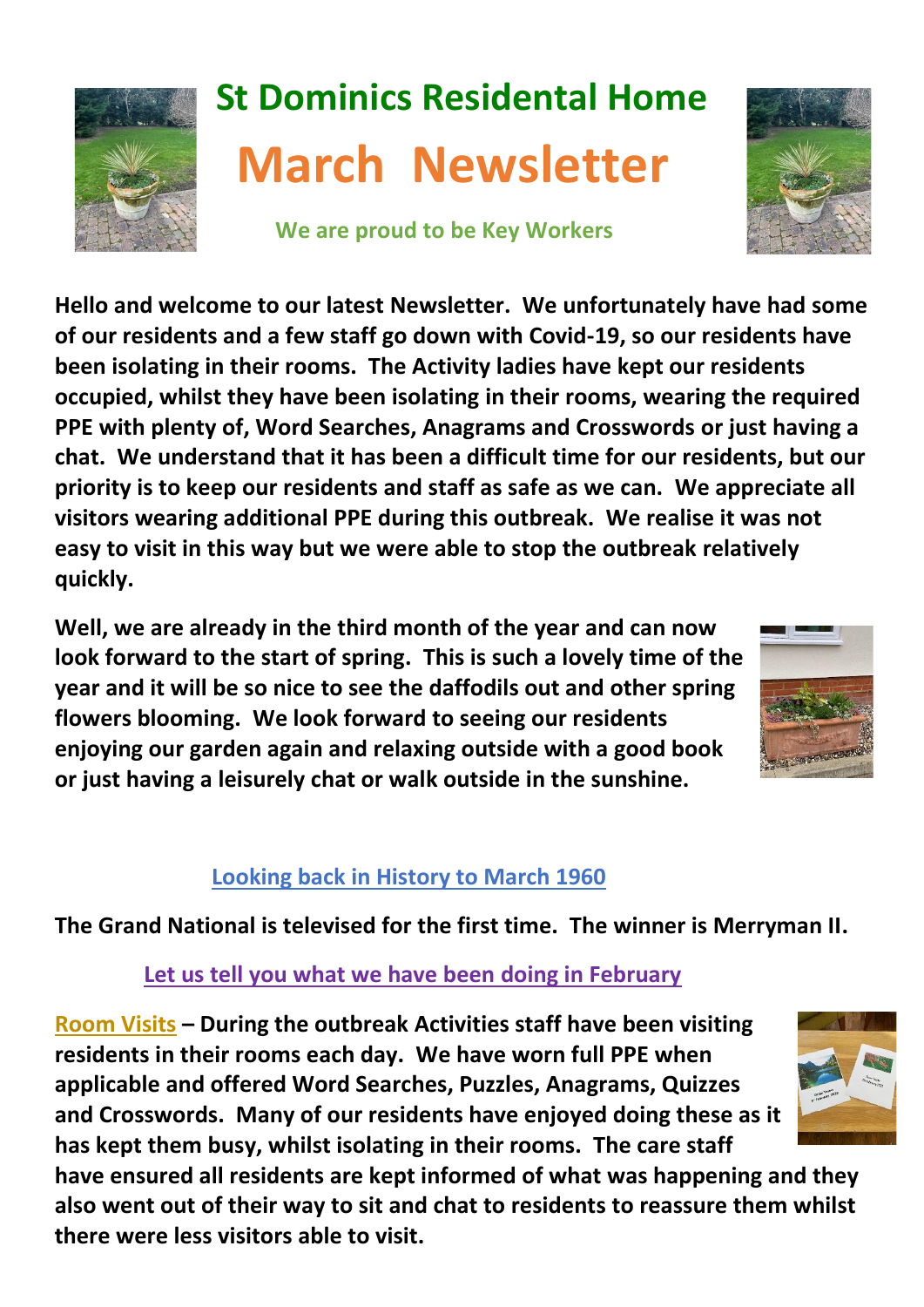**Trips to Kelvedon Village - The sun was out, so our activity ladies took many of our residents who wished to, into the village for a browse and a look around. Edna, Jean, Katy, Margaret, Pam, Helen** 



**and Joan all enjoyed being outside in the fresh air with the sun shining. We went to the park and it was lovely seeing all the flowers in pots on the way and Jean even spotted a Robin red breast up a tree.**

**Reminiscence - We had a nostalgic time talking and reminiscing with Jean who chatted about her working life and how much she enjoyed playing golf in her spare time. Joan talked about her love of flowers; Kathleen chatted about how much she enjoyed her job as a Headmistress. Helga talked about how much she used to enjoy** 

**ballroom dancing. It was so interesting to gain an insight into our residents' younger years and we so enjoyed listening, as they recalled their memories of years gone by.** 

**Chinese New Year - We had a fantastic time celebrating Chinese New Year, it is the 'Year of the Tiger'. The conservatory was** 



**decorated with Chinese inspired decorations, which our residents helped to make, which included lanterns, fans and bunting. The tables had red tablecloths, serviettes and place mats, with oriental blossom centre pieces. We even had fortune cookies! It was very colourful.** 





**Our activity ladies were dressed in Chinese Tunics and styled their hair in oriental styles. We had a gentle game of ping pong, which was great fun. We then played Chinese Instrumental music and did gentle Tai Chi stretching exercises. Our residents** 

**seemed to enjoy doing it and enjoyed the challenge. Helga was particularly graceful at stretching to the music. We then did an Anagram and made many** 

**words out of 'Year of The Tiger' At lunchtime we played melodic Chinese music and for Afternoon Tea our cook Sue made delicious cupcakes, which we all enjoyed. It was a fun day full of laughter, good food and different activities.**





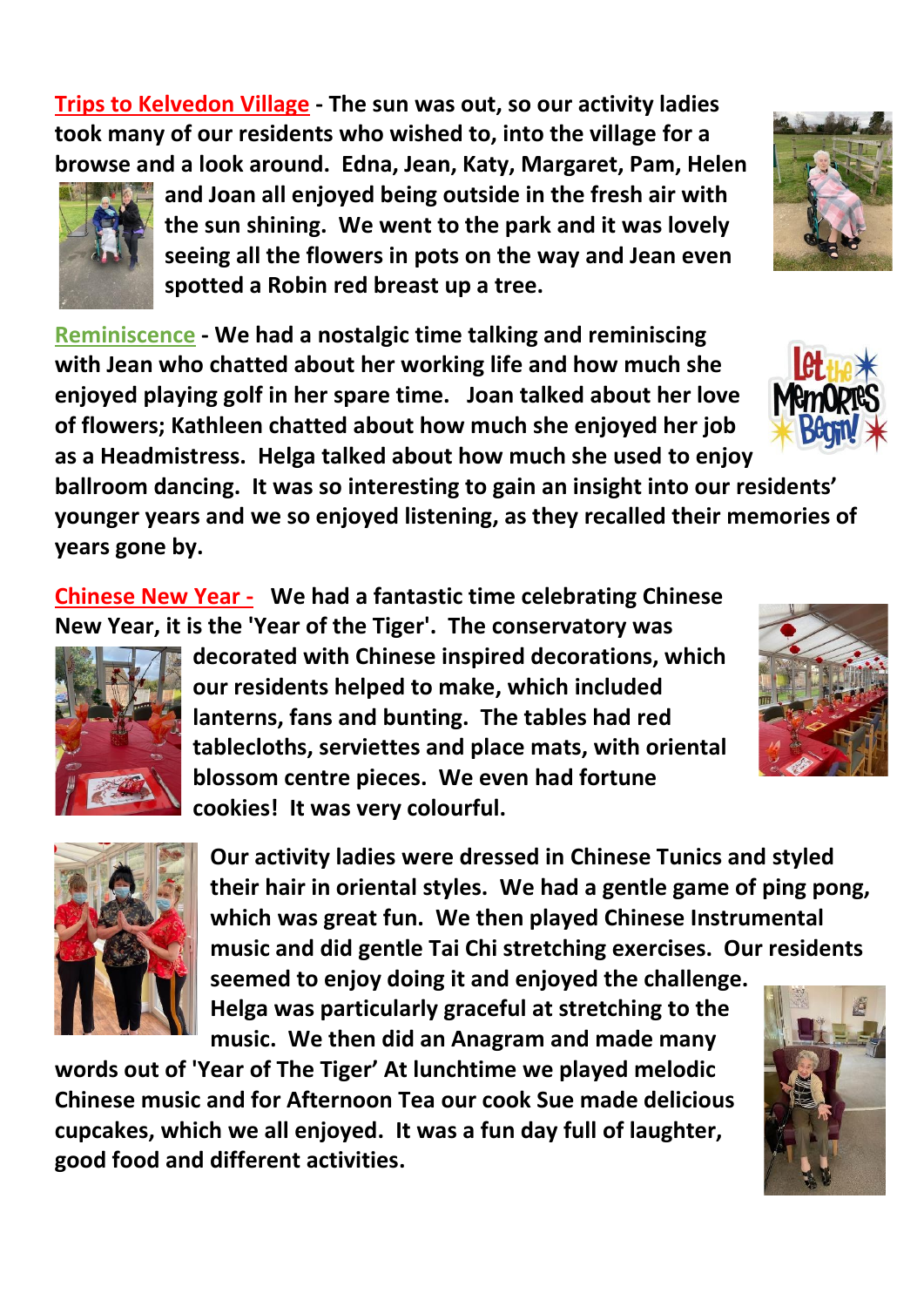**Word Games – When back in the lounge, we had a competitive morning doing a word game on the white board. The idea was to think of different food, drink and places beginning with the** 

**letter 'P'. Many of our residents joined in with this activity and they all did so well thinking of 24 different foods and drink and 23 places. Do you enjoy word games? We think they are great to do and certainly makes you think.**

**Balloon Tennis - We had an energetic time playing Balloon Tennis in the main lounge. So many of our residents joined in with batting the balloon, it was such fun and lots of laughter could be heard from the lounge. We had music playing in the background, that many of our residents were singing along to. This was a fun activity and also a great form of exercise.** 

**Anagram in the lounge - We had a great time doing an Anagram. We wrote the word Aromatherapy on the white board and we managed to think of nearly 100 words. This is a very popular activity and it is so nice to see so many of our residents joining in with such enjoyment.**

**Arts and Crafts - We had a creative time making Air Dry Clay Daffodils for our St David's Day Table Vases. Mary and Margaret rolled out the clay and cut out the shapes. This crafting session was enjoyed by all. The results need to dry for a week and then be painted. Crafting and spectating of crafting activities is appreciated by many of our residents.** 

**Meet our resident - Enda was born in Stratford, London to parents Eleanor and Harry. She enjoyed her School Days; her favourite subject was English. After School she went to college and did Shorthand and typing, on leaving there she got a job as a secretary in London. Edna has a wide circle of friends and lots of cousins, who she used to meet regularly. She met her husband at the church dance. They enjoyed Ballroom dancing and regularly attended dances together. They married at the church in Gidea Park, just outside Romford. They had three children together, this was a very happy time and as a family they enjoyed many holidays together. Edna enjoys knitting and reading in her spare time. She has been at St Dominics for a few months now and is content here.**









WOR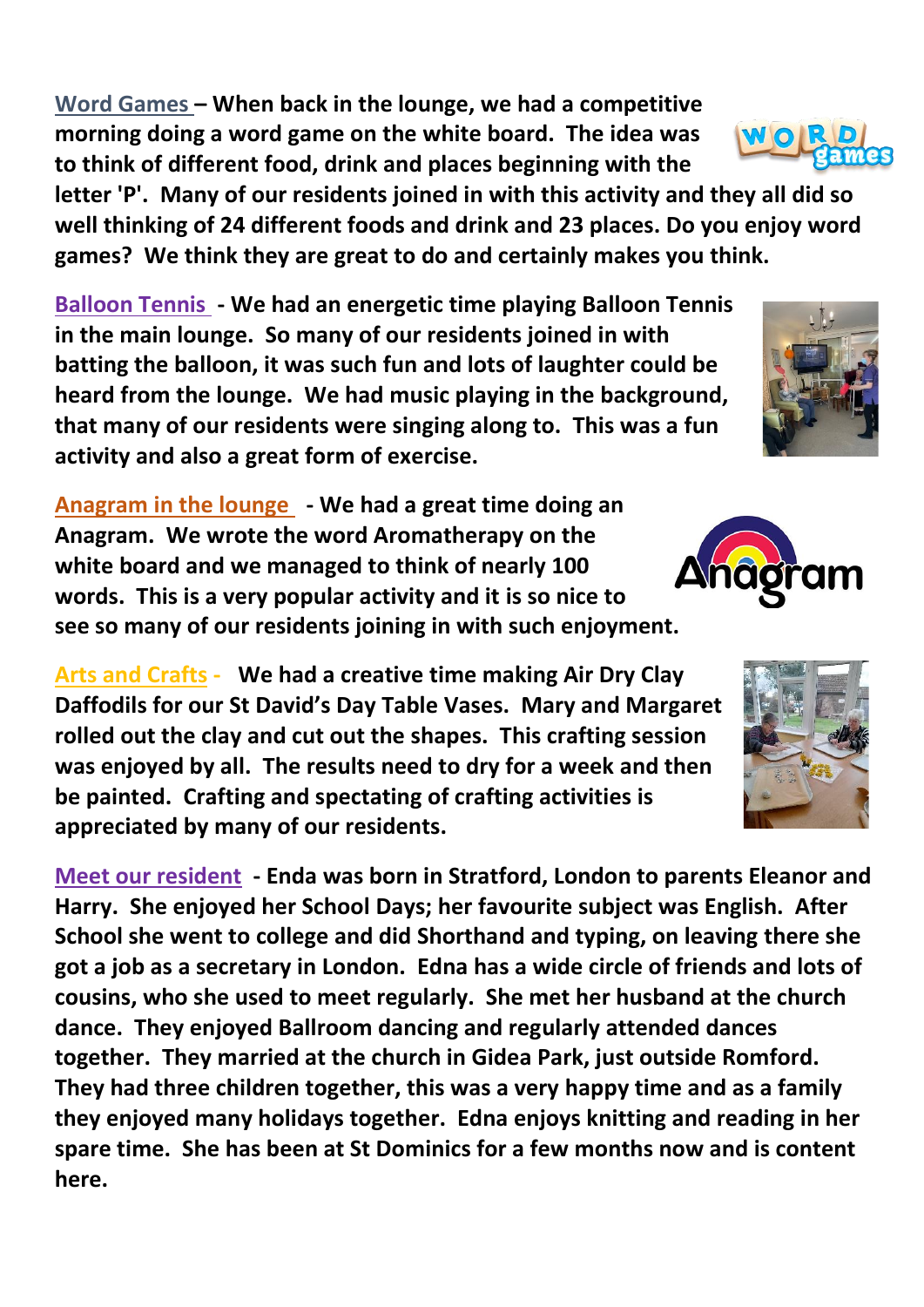**Meet our Staff Member - Rachael was born in Chelmsford to parents Deborah and David and is the youngest of four children. She attended school at Maltings Academy and enjoyed Art and Hairdressing. On leaving School, she worked in a Hairdressers for a while and then decided to go into retail, where she worked her way up to supervisor, she left as she went on maternity leave and very soon welcomed Isabella-Maia, who is now nearly four years old. Rachael has been working as part of our Housekeeping team, for about six months now and enjoys her job role here. In her spare time, she is currently learning to drive and is looking forward to when she passes her driving test. She also enjoys shopping with her daughter and travelling to new places.**

#### **Visits**

**By now, every family/advocate would have received a letter regarding the current visiting arrangements within the home. Whilst there is no restriction of the number of visitors to the home, we urge all families and friends of residents not to come all together, to stay away if they are feeling unwell, and to inform us prior to visits if their resident requires hoisting and assistance back to their room, especially at the weekends. Since all visits remain in our residents' rooms for the foreseeable future, it is a drain on resources to enable these visits and can be taxing for our residents also. So, families please ensure you speak amongst yourselves and co-ordinate visits where possible and limit risk. We shall, in turn, try to accommodate all requests for visits. Please be patient if you are required to wait before a visit as we may have health professionals visiting, poorly residents or an emergency happening all of which will take precedence to visits.**

**LFTs must be carried out, before entry into the home and confirmation uploaded and shown to a member of staff on arrival.**

## **Maricel**

**Maricel, our carer, who has worked at St Dominics for many years had some worrying news recently. She is from the Philippines where her family live and recently her sister had a baby boy who, very soon after birth, developed breathing difficulties. Although her sister was in a private hospital, they did not have an intensive care unit, so the baby was transferred to a hospital in Manila, which is the capital of the Philippines, where they had an ICU unit.**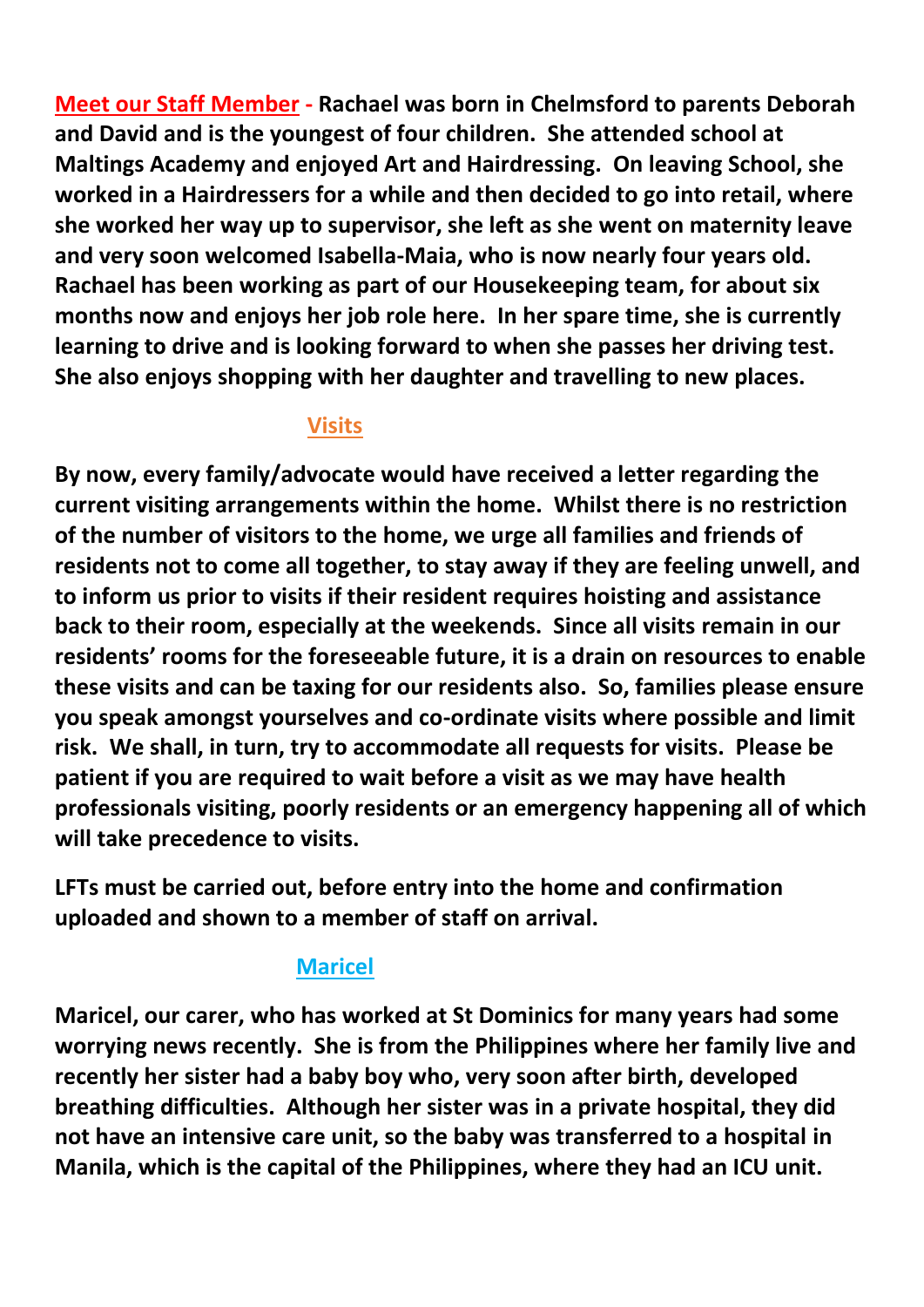**Mr Banning, Management and St Dominics' Staff all wanted to help and support Maricel, as in the Philippines healthcare is very expensive and although citizens are entitled to free healthcare under the Philippine Health Insurance Corporation (PhilHealth), not all medical procedures are covered by the scheme and medical expenses are often paid for by the individual patient.** 

**So, our manager, Tracy, arranged for a staff collection and, with the agreement of all staff, added a large percentage of the staff fund, to give the funds to Maricel to help her pay towards the medical bills at the hospital. Mr Banning arranged and funded a return flight with extra expenses to fly to the Philippines for Maricel to be with her sister and family.**

**Due to the pandemic Maricel had not been able to go home for more than two years so she was overwhelmed by the generosity of the staff, Tracy and Mr Banning, and was overjoyed to be returning home. Maricel is sending regular updates and we are so pleased to say that her baby nephew Zavion Steeve has been discharged from hospital and is at home with his family.**



## **What's Coming up this month**

| <b>Tuesday 1st March</b><br>Friday 4 <sup>th</sup> March<br><b>Wednesday 9th March</b> | <b>St David's Day</b><br><b>Church Service</b><br><b>Kidley Divey</b> |                                 |                         |
|----------------------------------------------------------------------------------------|-----------------------------------------------------------------------|---------------------------------|-------------------------|
|                                                                                        |                                                                       | Thursday 17 <sup>th</sup> March | <b>St Patricks Day</b>  |
|                                                                                        |                                                                       | <b>Sunday 27th March</b>        | <b>Mothering Sunday</b> |

## **March Birthdays**

**We would like to wish Joyce and Jean a very Happy Birthday, as they both celebrate their special days this month. We look forward to celebrating their birthdays with them and to a delicious slice of homemade cake by Sue, our talented cook.**